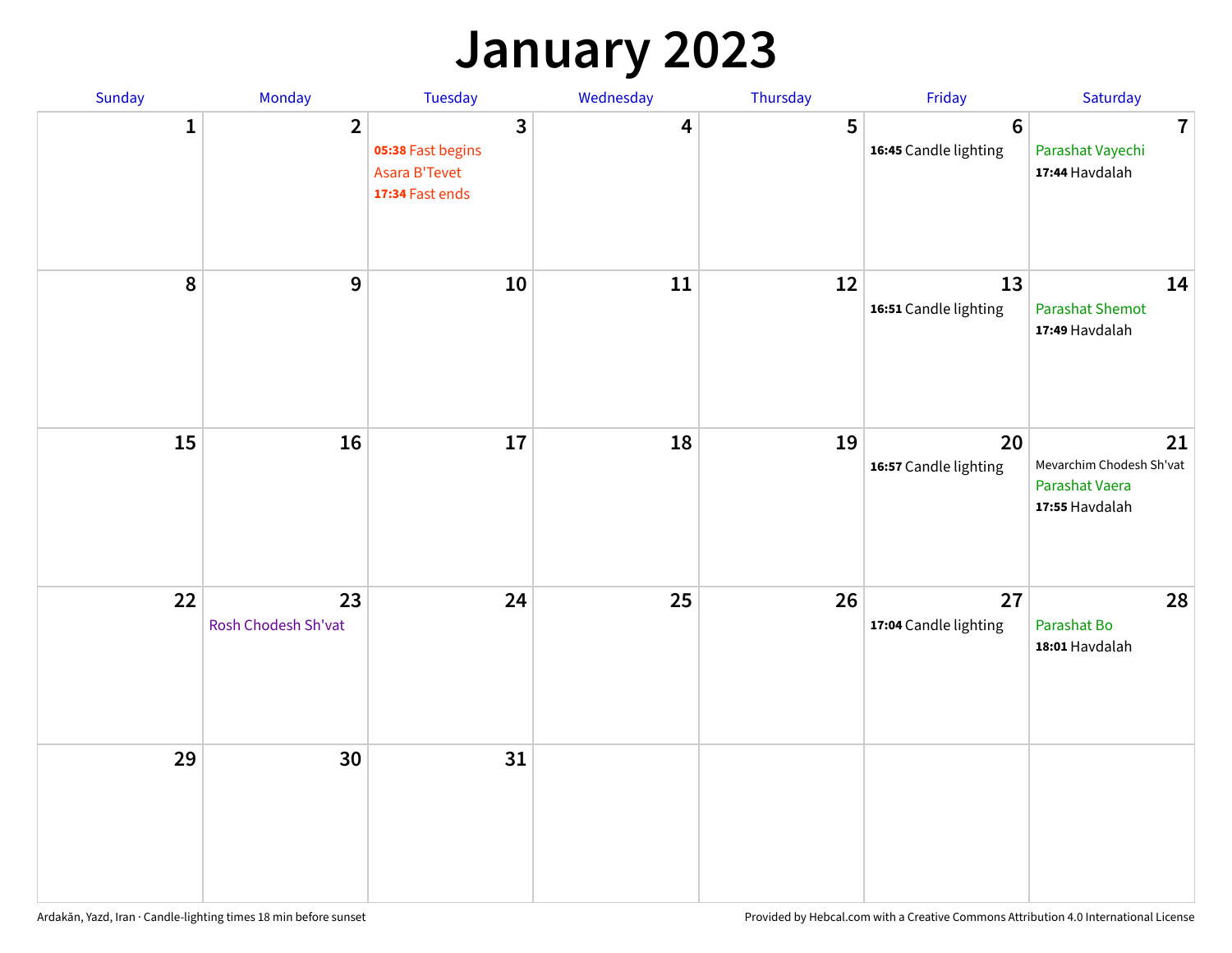# **February 2023**

| Sunday | Monday                        | Tuesday                 | Wednesday               | Thursday       | Friday                                  | Saturday                                                                                        |
|--------|-------------------------------|-------------------------|-------------------------|----------------|-----------------------------------------|-------------------------------------------------------------------------------------------------|
|        |                               |                         | $\mathbf{1}$            | $\overline{2}$ | $\overline{3}$<br>17:10 Candle lighting | $\overline{\mathbf{4}}$<br><b>Shabbat Shirah</b><br>Parashat Beshalach<br>18:08 Havdalah        |
| 5      | $6\phantom{1}6$<br>Tu BiShvat | $\overline{7}$          | 8                       | 9              | 10<br>17:17 Candle lighting             | 11<br>Parashat Yitro<br>18:13 Havdalah                                                          |
| 12     | 13                            | 14                      | 15                      | 16             | 17<br>17:23 Candle lighting             | 18<br><b>Shabbat Shekalim</b><br>Mevarchim Chodesh Adar<br>Parashat Mishpatim<br>18:19 Havdalah |
| 19     | 20                            | 21<br>Rosh Chodesh Adar | 22<br>Rosh Chodesh Adar | 23             | 24<br>17:29 Candle lighting             | 25<br>Parashat Terumah<br>18:25 Havdalah                                                        |
| 26     | 27                            | 28                      |                         |                |                                         |                                                                                                 |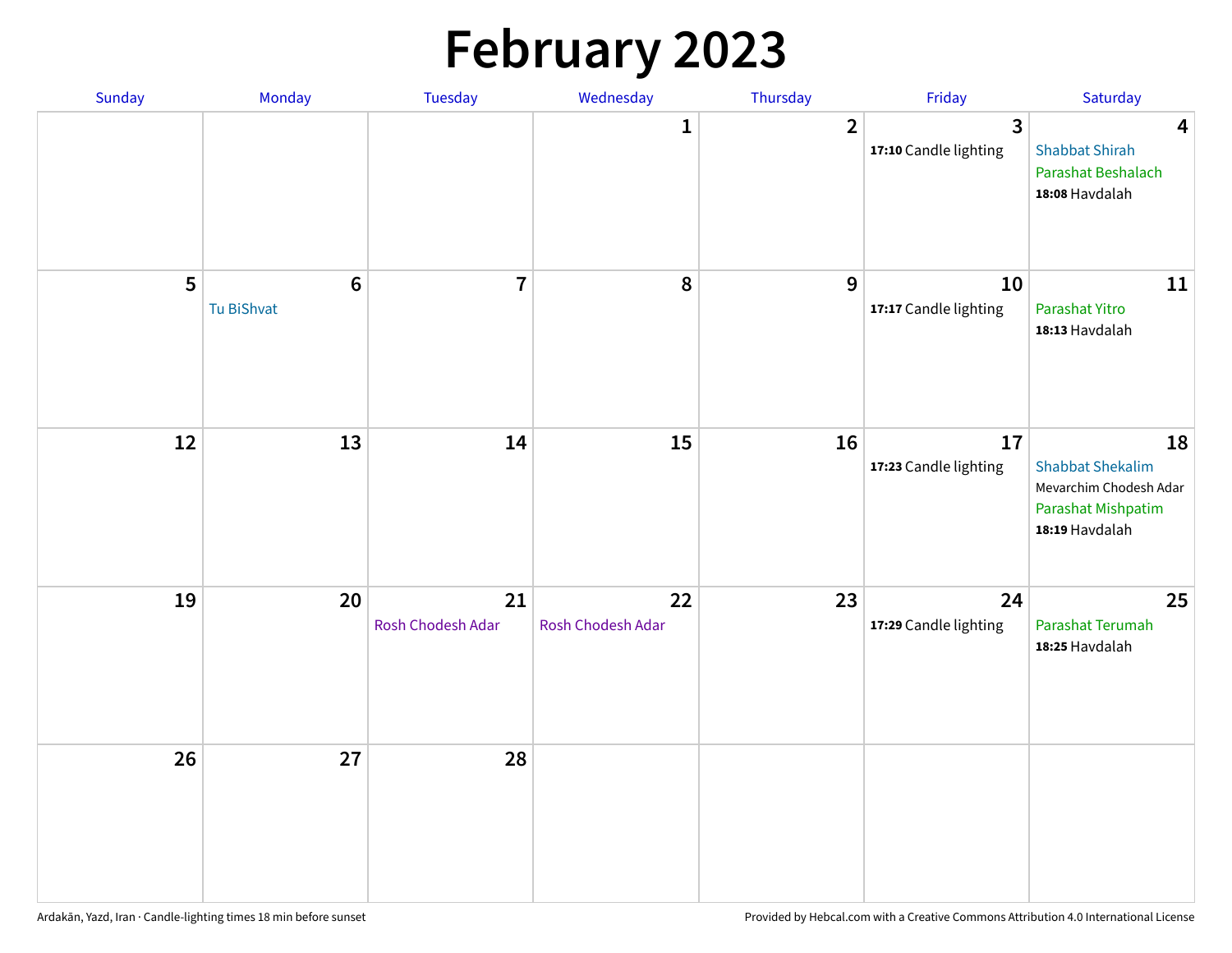## **March 2023**

| Sunday | Monday                                                                                                | Tuesday                 | Wednesday                 | Thursday                 | Friday                      | Saturday                                                                                                 |
|--------|-------------------------------------------------------------------------------------------------------|-------------------------|---------------------------|--------------------------|-----------------------------|----------------------------------------------------------------------------------------------------------|
|        |                                                                                                       |                         | 1                         | $\overline{2}$           | 3<br>17:34 Candle lighting  | $\overline{\mathbf{4}}$<br><b>Shabbat Zachor</b><br>Parashat Tetzaveh<br>18:30 Havdalah                  |
| 5      | $6\phantom{1}6$<br>05:04 Fast begins<br><b>Ta'anit Esther</b><br>18:25 Fast ends<br><b>Erev Purim</b> | $\overline{7}$<br>Purim | 8<br><b>Shushan Purim</b> | 9                        | 10<br>17:39 Candle lighting | 11<br><b>Shabbat Parah</b><br>Parashat Ki Tisa<br>18:35 Havdalah                                         |
| 12     | 13                                                                                                    | 14                      | 15                        | 16                       | 17<br>17:44 Candle lighting | 18<br><b>Shabbat HaChodesh</b><br>Mevarchim Chodesh Nisan<br>Parashat Vayakhel-Pekudei<br>18:40 Havdalah |
| 19     | 20                                                                                                    | 21                      | 22                        | 23<br>Rosh Chodesh Nisan | 24<br>18:49 Candle lighting | 25<br>Parashat Vayikra<br>19:45 Havdalah                                                                 |
| 26     | 27                                                                                                    | 28                      | 29                        | 30                       | 31<br>18:54 Candle lighting |                                                                                                          |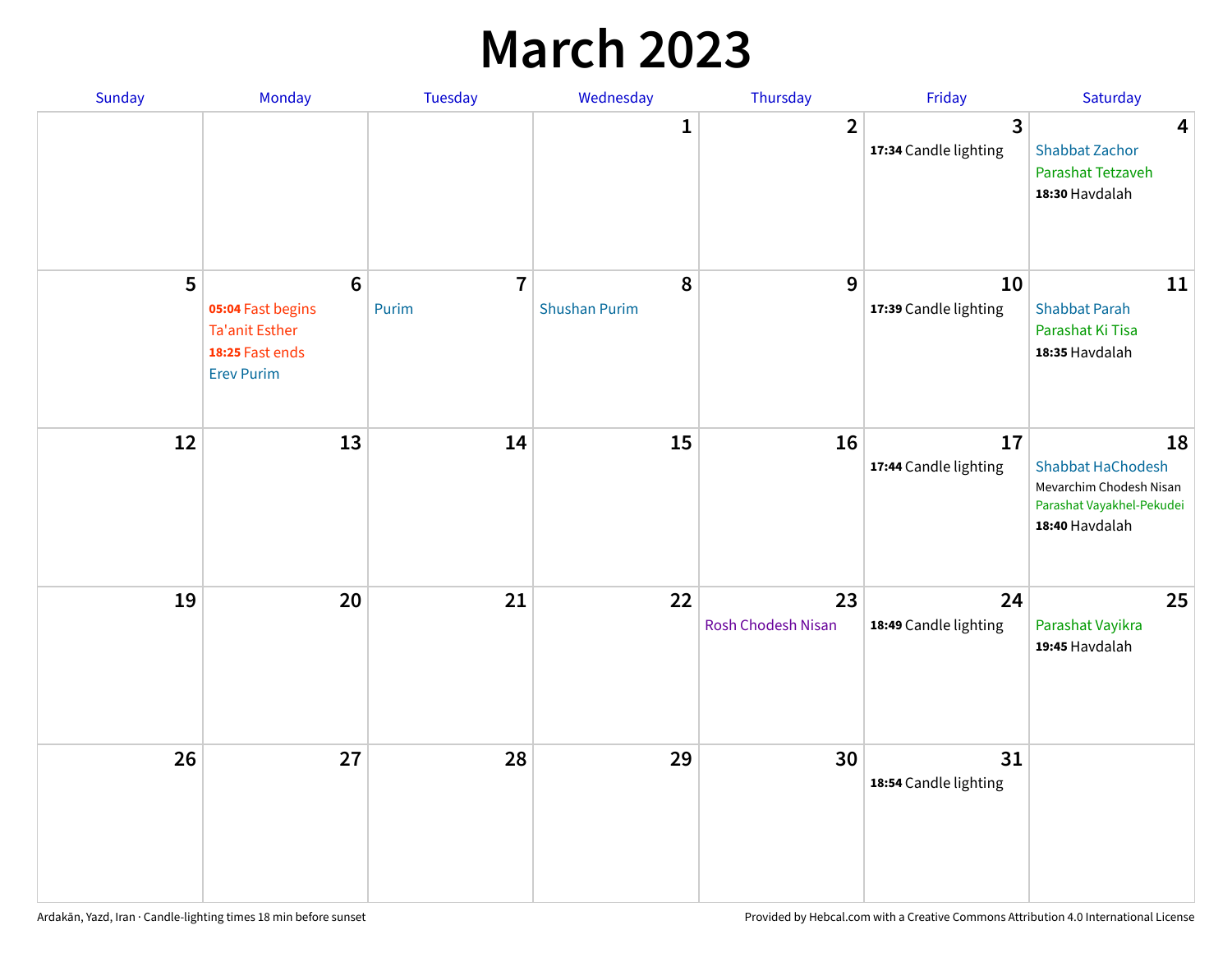# **April 2023**

| Sunday           | Monday          | <b>Tuesday</b>                            | Wednesday                                                                                   | Thursday                                 | Friday                                            | Saturday                                                                                 |
|------------------|-----------------|-------------------------------------------|---------------------------------------------------------------------------------------------|------------------------------------------|---------------------------------------------------|------------------------------------------------------------------------------------------|
|                  |                 |                                           |                                                                                             |                                          |                                                   | $\mathbf 1$<br><b>Shabbat HaGadol</b><br>Yom HaAliyah<br>Parashat Tzav<br>19:50 Havdalah |
| $\overline{2}$   | 3               | 4                                         | 5                                                                                           | 6                                        | $\overline{7}$                                    | 8                                                                                        |
|                  |                 |                                           | 05:24 Fast begins<br><b>Ta'anit Bechorot</b><br><b>Erev Pesach</b><br>18:58 Candle lighting | <b>Pesach I</b><br>19:54 Candle lighting | <b>Pesach II</b><br>18:59 Candle lighting         | Pesach III (CH"M)<br>19:55 Havdalah                                                      |
| 9                | 10              | 11                                        | 12                                                                                          | 13                                       | 14                                                | 15                                                                                       |
| Pesach IV (CH"M) | Pesach V (CH"M) | Pesach VI (CH"M)<br>19:02 Candle lighting | <b>Pesach VII</b><br>19:58 Candle lighting                                                  | <b>Pesach VIII</b><br>19:59 Havdalah     | 19:04 Candle lighting                             | Mevarchim Chodesh Iyyar<br>Parashat Shmini<br>20:01 Havdalah                             |
| 16               | 17              | 18<br>Yom HaShoah                         | 19                                                                                          | 20                                       | 21<br>Rosh Chodesh Iyyar<br>19:09 Candle lighting | 22<br>Rosh Chodesh Iyyar<br>Parashat Tazria-Metzora<br>20:06 Havdalah                    |
| 23               | 24              | 25<br>Yom HaZikaron                       | 26<br>Yom HaAtzma'ut                                                                        | 27                                       | 28<br>19:14 Candle lighting                       | 29<br>Parashat Achrei Mot-Kedoshim<br>20:12 Havdalah                                     |
| 30               |                 |                                           |                                                                                             |                                          |                                                   |                                                                                          |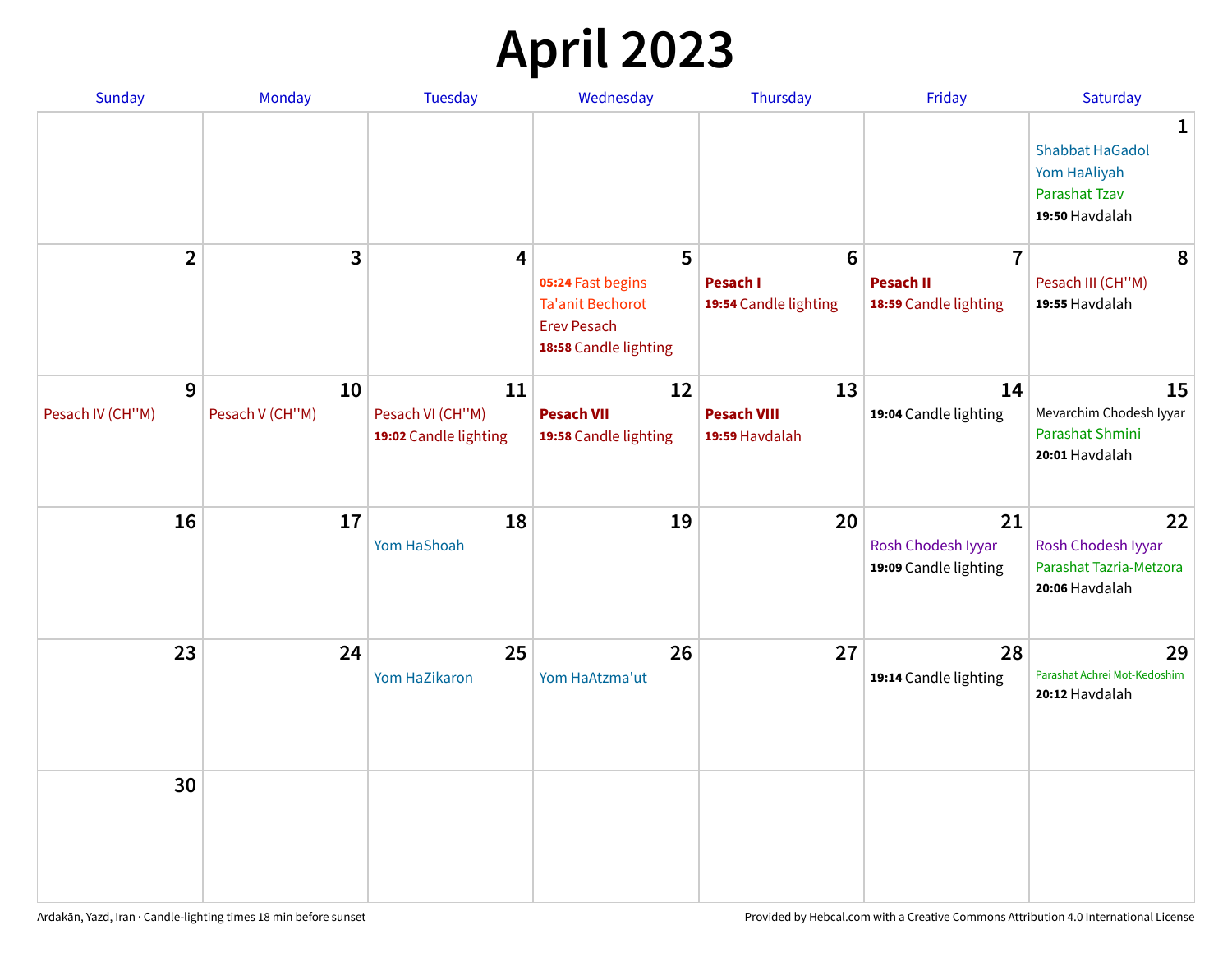## **May 2023**

| Sunday                   | Monday       | Tuesday                 | Wednesday    | Thursday                                           | Friday                                          | Saturday                                                             |
|--------------------------|--------------|-------------------------|--------------|----------------------------------------------------|-------------------------------------------------|----------------------------------------------------------------------|
|                          | $\mathbf{1}$ | $\overline{\mathbf{2}}$ | $\mathbf{3}$ | $\overline{\mathbf{4}}$                            | 5<br>Pesach Sheni<br>19:19 Candle lighting      | $\bf 6$<br><b>Parashat Emor</b><br>20:18 Havdalah                    |
| $\overline{7}$           | $\pmb{8}$    | 9<br>Lag BaOmer         | 10           | 11                                                 | 12<br>19:24 Candle lighting                     | 13<br>Parashat Behar-Bechukotai<br>20:23 Havdalah                    |
| 14                       | 15           | 16                      | 17           | 18                                                 | 19<br>Yom Yerushalayim<br>19:29 Candle lighting | 20<br>Mevarchim Chodesh Sivan<br>Parashat Bamidbar<br>20:29 Havdalah |
| 21<br>Rosh Chodesh Sivan | 22           | 23                      | 24           | 25<br><b>Erev Shavuot</b><br>19:33 Candle lighting | 26<br><b>Shavuot I</b><br>19:34 Candle lighting | 27<br><b>Shavuot II</b><br>20:34 Havdalah                            |
| 28                       | 29           | 30                      | 31           |                                                    |                                                 |                                                                      |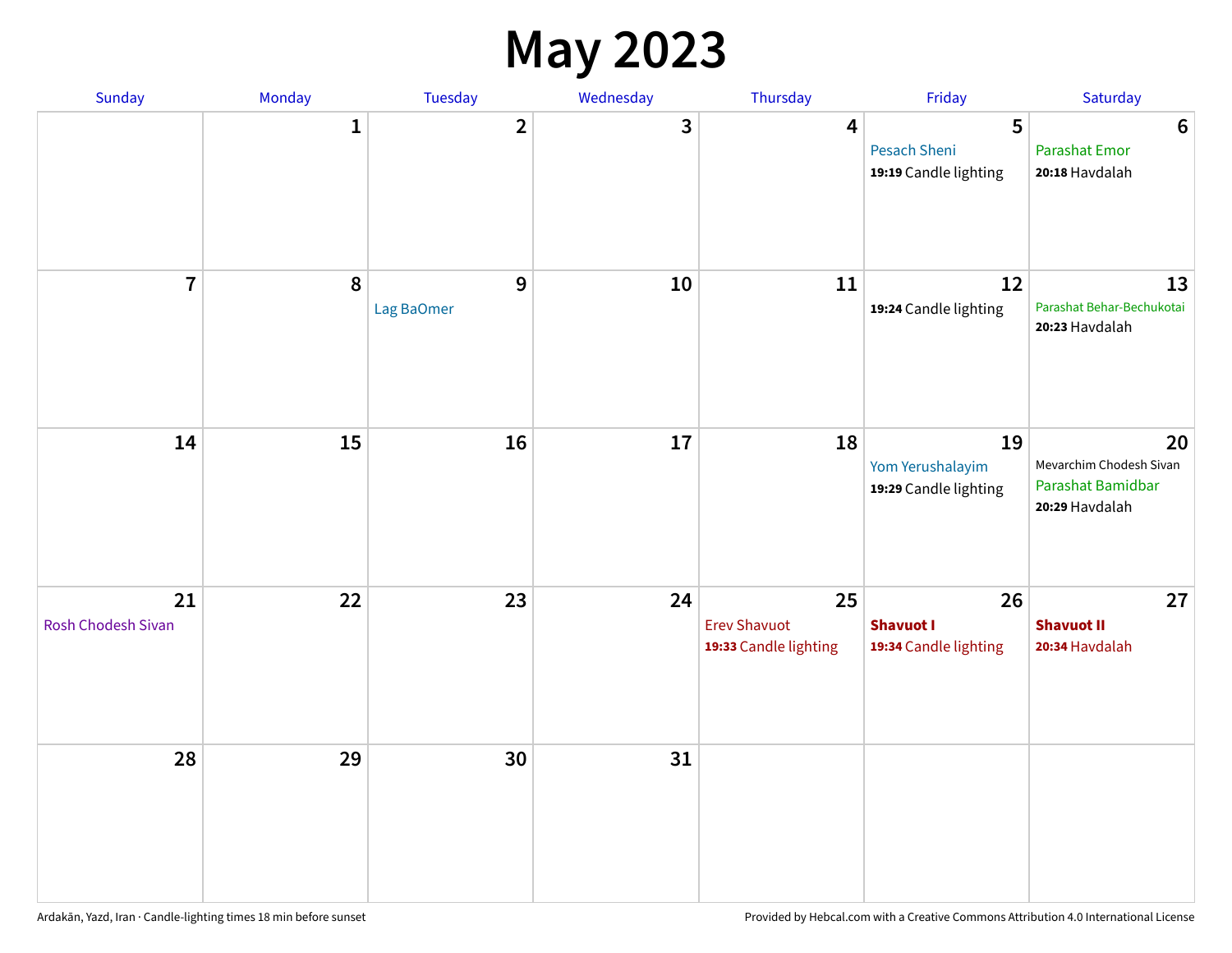#### **June 2023**

| Sunday                  | Monday                   | Tuesday                         | Wednesday      | Thursday | Friday                                  | Saturday                                                            |
|-------------------------|--------------------------|---------------------------------|----------------|----------|-----------------------------------------|---------------------------------------------------------------------|
|                         |                          |                                 |                | 1        | $\overline{2}$<br>19:38 Candle lighting | $\mathbf{3}$<br><b>Parashat Nasso</b><br>20:39 Havdalah             |
| $\overline{\mathbf{4}}$ | $\overline{\mathbf{5}}$  | $6\phantom{1}6$                 | $\overline{7}$ | 8        | 9<br>19:41 Candle lighting              | 10<br>Parashat Beha'alotcha<br>20:43 Havdalah                       |
| ${\bf 11}$              | 12                       | 13                              | 14             | 15       | 16<br>19:44 Candle lighting             | 17<br>Mevarchim Chodesh Tamuz<br>Parashat Sh'lach<br>20:45 Havdalah |
| 18                      | 19<br>Rosh Chodesh Tamuz | 20<br><b>Rosh Chodesh Tamuz</b> | 21             | 22       | 23<br>19:46 Candle lighting             | 24<br>Parashat Korach<br>20:47 Havdalah                             |
| 25                      | 26                       | 27                              | 28             | 29       | 30<br>19:46 Candle lighting             |                                                                     |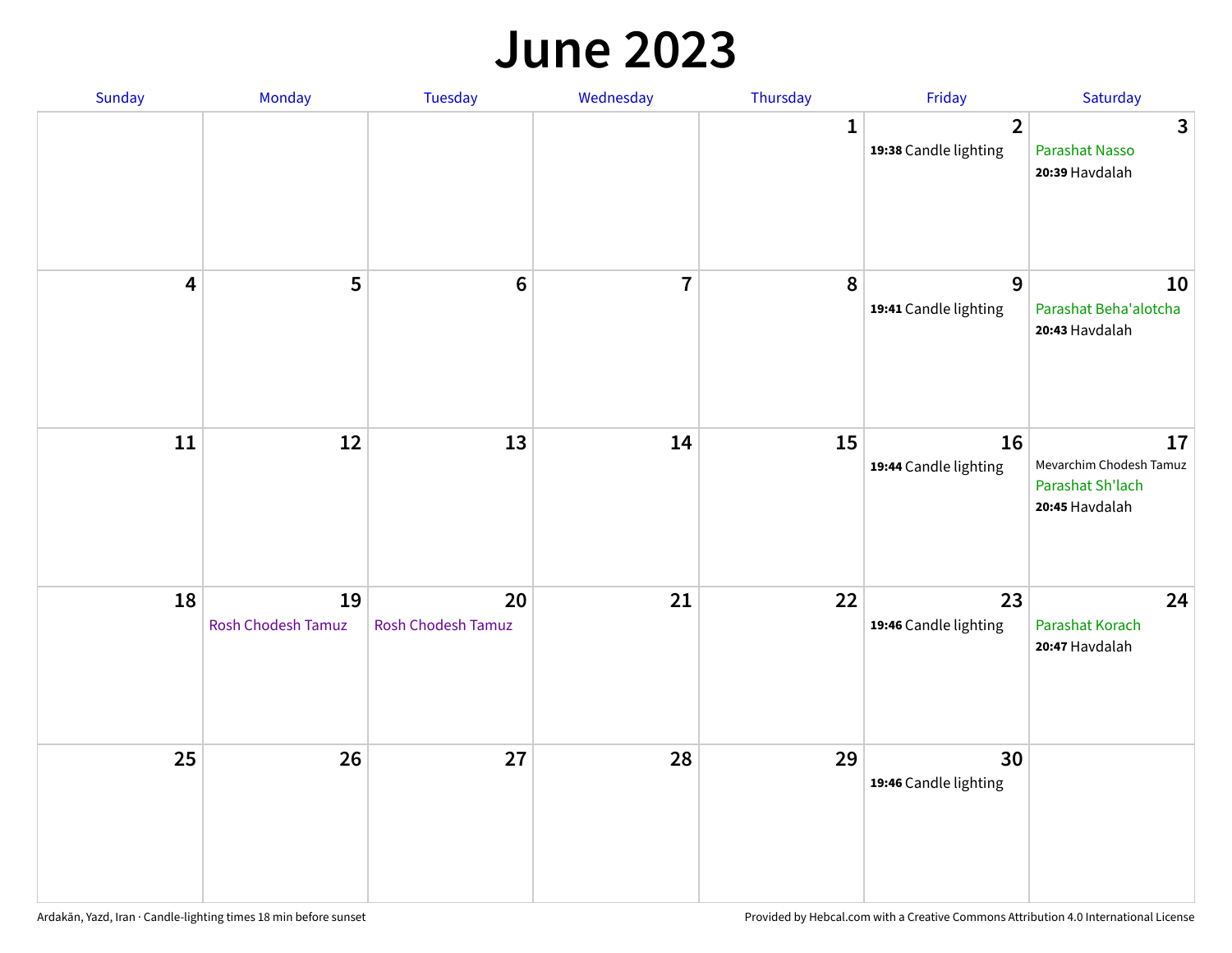# **July 2023**

| Sunday         | Monday       | <b>Tuesday</b>          | Wednesday                                   | Thursday                                                                      | Friday                                  | Saturday                                                             |
|----------------|--------------|-------------------------|---------------------------------------------|-------------------------------------------------------------------------------|-----------------------------------------|----------------------------------------------------------------------|
|                |              |                         |                                             |                                                                               |                                         | $\mathbf 1$<br>Parashat Chukat-Balak<br>20:47 Havdalah               |
| $\overline{2}$ | $\mathbf{3}$ | $\overline{\mathbf{4}}$ | 5                                           | $6\phantom{1}6$<br>04:26 Fast begins<br><b>Tzom Tammuz</b><br>20:39 Fast ends | $\overline{7}$<br>19:46 Candle lighting | 8<br><b>Parashat Pinchas</b><br>20:46 Havdalah                       |
| 9              | 10           | 11                      | 12                                          | 13                                                                            | 14<br>19:44 Candle lighting             | 15<br>Mevarchim Chodesh Av<br>Parashat Matot-Masei<br>20:44 Havdalah |
| 16             | 17           | 18                      | 19<br>Rosh Chodesh Av                       | 20                                                                            | 21<br>19:41 Candle lighting             | 22<br><b>Shabbat Chazon</b><br>Parashat Devarim<br>20:40 Havdalah    |
| 23             | 24           | 25                      | 26<br>19:56 Fast begins<br>Erev Tish'a B'Av | 27<br>Tish'a B'Av<br>20:28 Fast ends                                          | 28<br>19:36 Candle lighting             | 29<br>Shabbat Nachamu<br>Parashat Vaetchanan<br>20:34 Havdalah       |
| 30             | 31           |                         |                                             |                                                                               |                                         |                                                                      |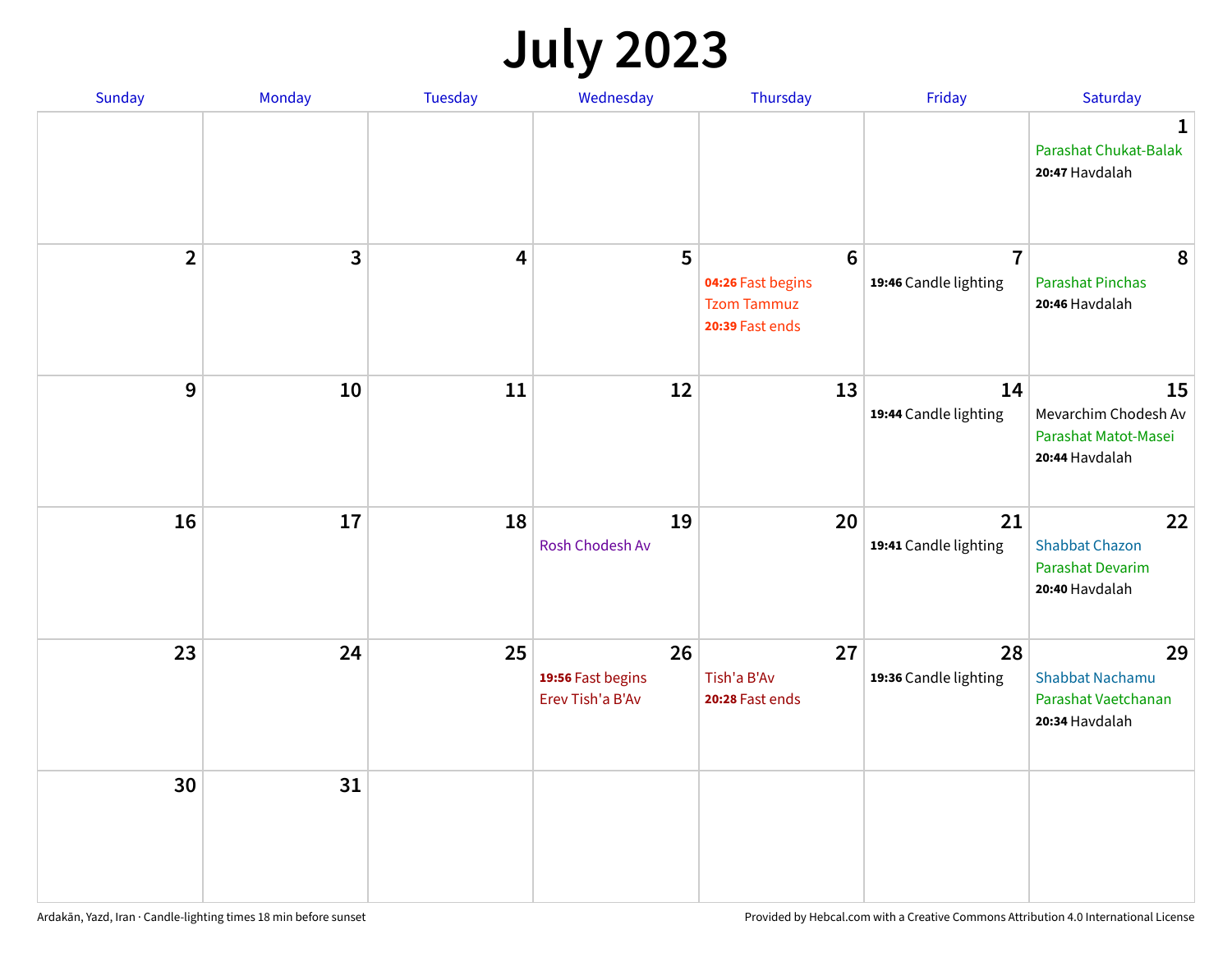# **August 2023**

| Sunday         | Monday         | Tuesday      | Wednesday               | Thursday                | Friday                                                                     | Saturday                                                         |
|----------------|----------------|--------------|-------------------------|-------------------------|----------------------------------------------------------------------------|------------------------------------------------------------------|
|                |                | $\mathbf{1}$ | $\mathbf{2}$<br>Tu B'Av | $\overline{3}$          | 4<br>19:31 Candle lighting                                                 | 5<br><b>Parashat Eikev</b><br>20:28 Havdalah                     |
| $6\phantom{1}$ | $\overline{7}$ | 8            | $\mathbf{9}$            | 10                      | 11<br>19:24 Candle lighting                                                | 12<br>Mevarchim Chodesh Elul<br>Parashat Re'eh<br>20:21 Havdalah |
| 13             | 14             | 15           | 16                      | 17<br>Rosh Chodesh Elul | 18<br>Rosh Hashana LaBehemot<br>Rosh Chodesh Elul<br>19:17 Candle lighting | 19<br><b>Parashat Shoftim</b><br>20:13 Havdalah                  |
| $20\,$         | 21             | 22           | 23                      | 24                      | 25<br>19:09 Candle lighting                                                | 26<br>Parashat Ki Teitzei<br>20:04 Havdalah                      |
| 27             | 28             | 29           | 30                      | 31                      |                                                                            |                                                                  |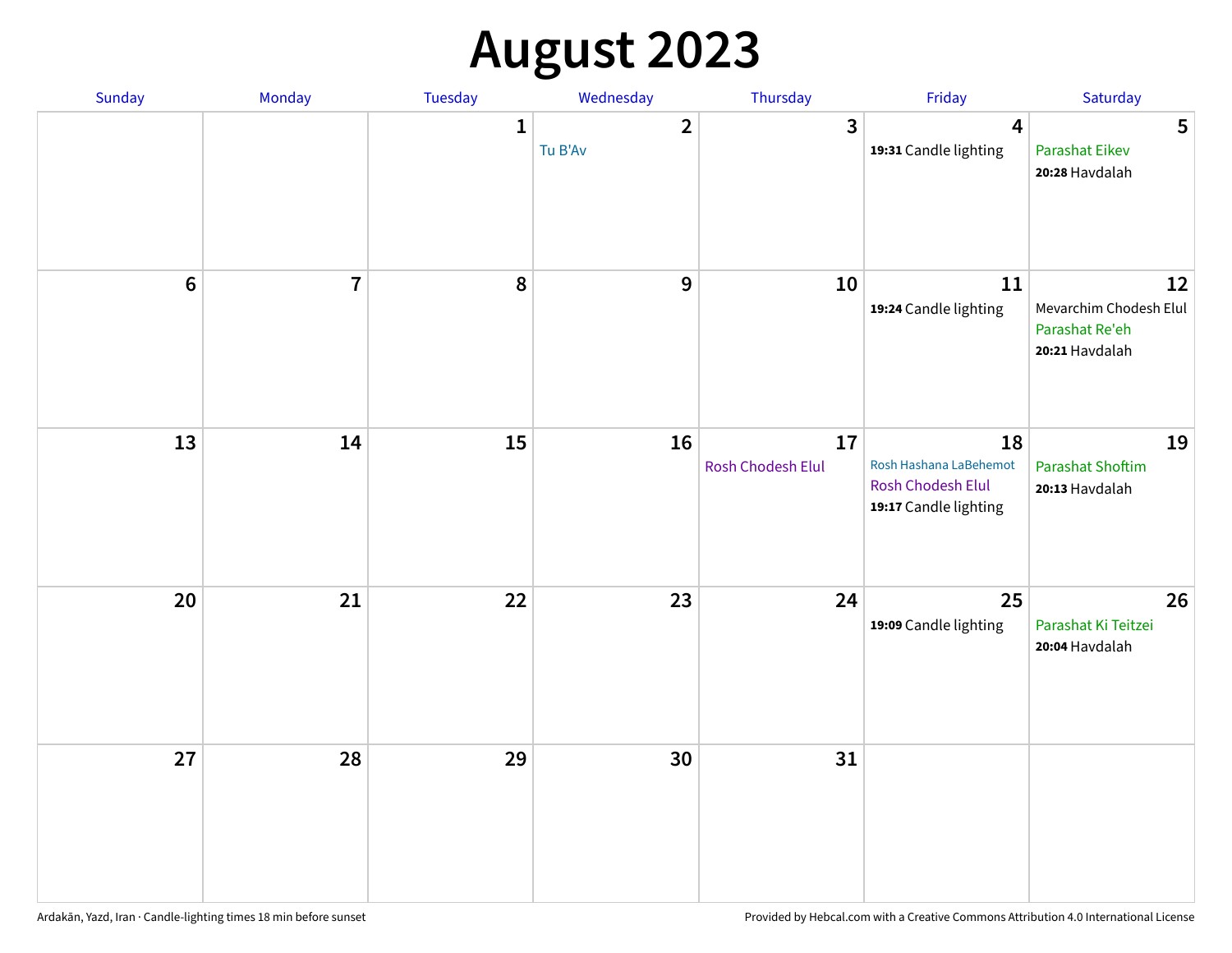# **September 2023**

| Sunday                                                | Monday                                                             | Tuesday | Wednesday       | Thursday       | Friday                                            | Saturday                                                            |
|-------------------------------------------------------|--------------------------------------------------------------------|---------|-----------------|----------------|---------------------------------------------------|---------------------------------------------------------------------|
|                                                       |                                                                    |         |                 |                | 1<br>19:00 Candle lighting                        | $\overline{2}$<br>Parashat Ki Tavo<br>19:55 Havdalah                |
| 3                                                     | $\overline{\mathbf{4}}$                                            | 5       | $6\phantom{1}6$ | $\overline{7}$ | 8<br>18:51 Candle lighting                        | 9<br>Leil Selichot<br>Parashat Nitzavim-Vayeilech<br>19:45 Havdalah |
| 10                                                    | 11                                                                 | 12      | 13              | 14             | 15<br>Erev Rosh Hashana<br>18:42 Candle lighting  | 16<br>Rosh Hashana 5784<br>19:36 Candle lighting                    |
| 17<br><b>Rosh Hashana II</b><br>19:34 Havdalah        | 18<br>05:26 Fast begins<br><b>Tzom Gedaliah</b><br>19:26 Fast ends | 19      | 20              | 21             | 22<br>17:33 Candle lighting                       | 23<br><b>Shabbat Shuva</b><br>Parashat Ha'Azinu<br>18:26 Havdalah   |
| 24<br><b>Erev Yom Kippur</b><br>17:30 Candle lighting | 25<br><b>Yom Kippur</b><br>18:24 Havdalah                          | 26      | 27              | 28             | 29<br><b>Erev Sukkot</b><br>17:24 Candle lighting | 30<br>Sukkot I<br>18:17 Candle lighting                             |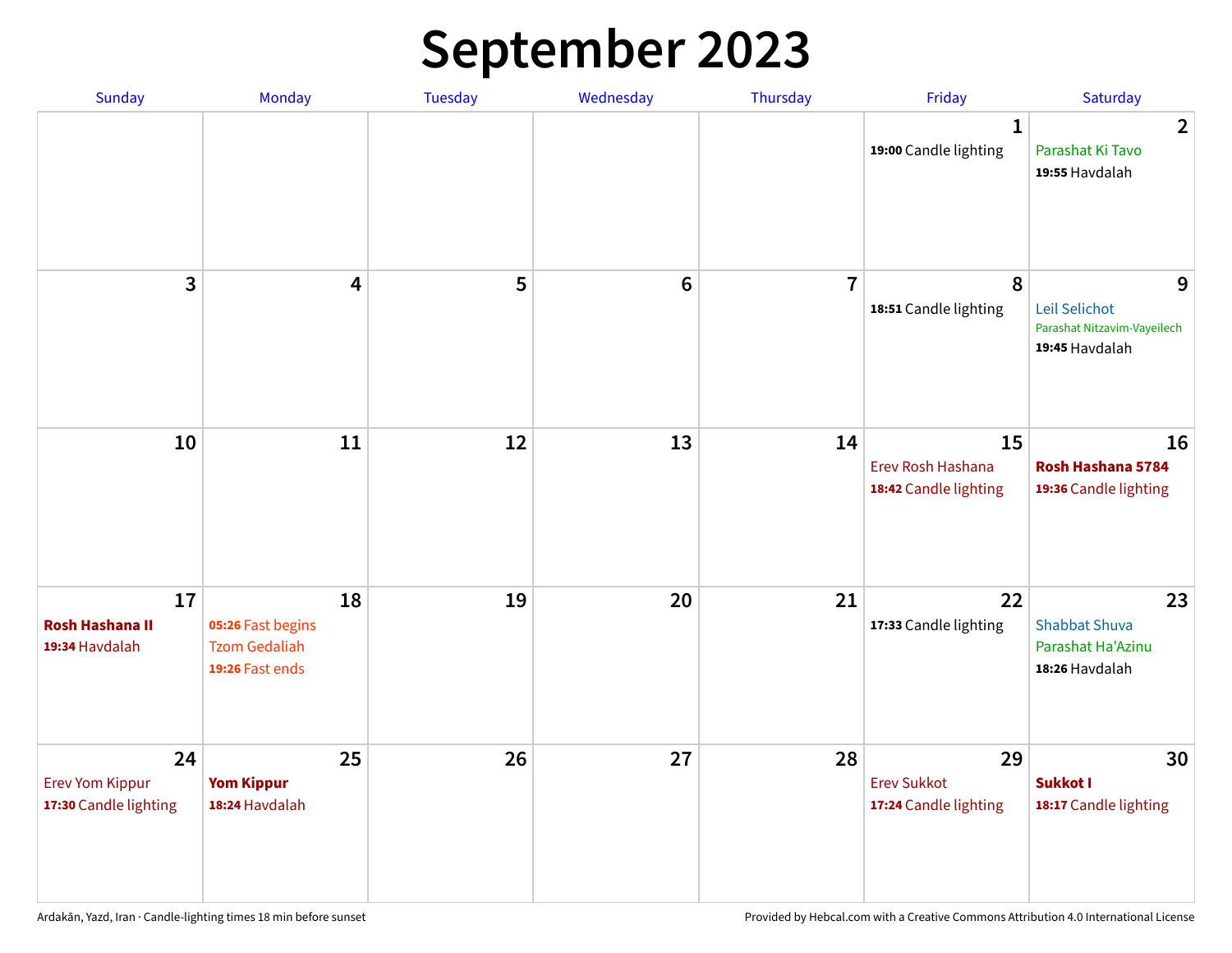## **October 2023**

| <b>Sunday</b>                                      | <b>Monday</b>                       | <b>Tuesday</b>        | Wednesday            | Thursday              | Friday                                                               | Saturday                                                                       |
|----------------------------------------------------|-------------------------------------|-----------------------|----------------------|-----------------------|----------------------------------------------------------------------|--------------------------------------------------------------------------------|
| $\mathbf{1}$<br><b>Sukkot II</b><br>18:16 Havdalah | $\overline{2}$<br>Sukkot III (CH"M) | 3<br>Sukkot IV (CH"M) | 4<br>Sukkot V (CH"M) | 5<br>Sukkot VI (CH"M) | $6\phantom{1}$<br>Sukkot VII (Hoshana Raba)<br>17:14 Candle lighting | 7<br><b>Shmini Atzeret</b><br>18:08 Candle lighting                            |
| 8<br><b>Simchat Torah</b><br>18:07 Havdalah        | $\boldsymbol{9}$                    | 10                    | 11                   | 12                    | 13<br>17:06 Candle lighting                                          | 14<br>Mevarchim Chodesh Cheshvan<br><b>Parashat Bereshit</b><br>18:00 Havdalah |
| 15<br>Rosh Chodesh Cheshvan                        | 16<br>Rosh Chodesh Cheshvan         | 17                    | 18                   | 19                    | 20<br>16:58 Candle lighting                                          | 21<br>Parashat Noach<br>17:52 Havdalah                                         |
| 22<br>Yom HaAliyah School Observance               | 23                                  | 24                    | 25                   | 26                    | 27<br>16:50 Candle lighting                                          | 28<br>Parashat Lech-Lecha<br>17:45 Havdalah                                    |
| 29                                                 | 30                                  | 31                    |                      |                       |                                                                      |                                                                                |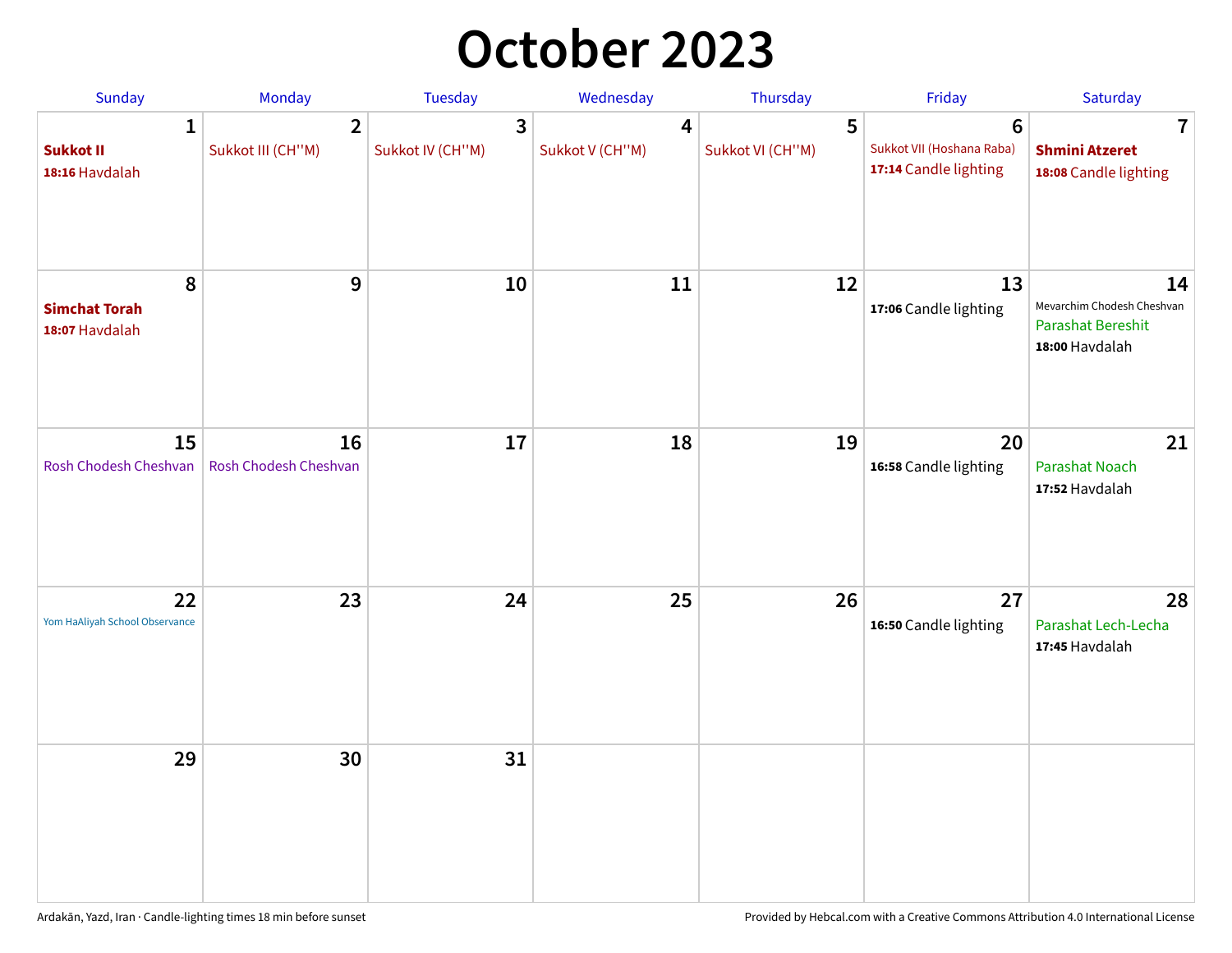#### **November 2023**

| Sunday | Monday          | Tuesday                   | Wednesday | Thursday       | Friday                                           | Saturday                                                                 |
|--------|-----------------|---------------------------|-----------|----------------|--------------------------------------------------|--------------------------------------------------------------------------|
|        |                 |                           | 1         | $\overline{2}$ | $\overline{\mathbf{3}}$<br>16:44 Candle lighting | $\overline{\mathbf{4}}$<br>Parashat Vayera<br>17:39 Havdalah             |
| 5      | $6\phantom{1}6$ | $\overline{1}$            | 8         | $9$            | 10<br>16:38 Candle lighting                      | 11<br>Mevarchim Chodesh Kislev<br>Parashat Chayei Sara<br>17:34 Havdalah |
| 12     | 13<br>Sigd      | 14<br>Rosh Chodesh Kislev | 15        | 16             | 17<br>16:34 Candle lighting                      | 18<br><b>Parashat Toldot</b><br>17:31 Havdalah                           |
| 19     | 20              | 21                        | 22        | 23             | 24<br>16:31 Candle lighting                      | 25<br>Parashat Vayetzei<br>17:29 Havdalah                                |
| 26     | 27              | 28                        | 29        | 30             |                                                  |                                                                          |